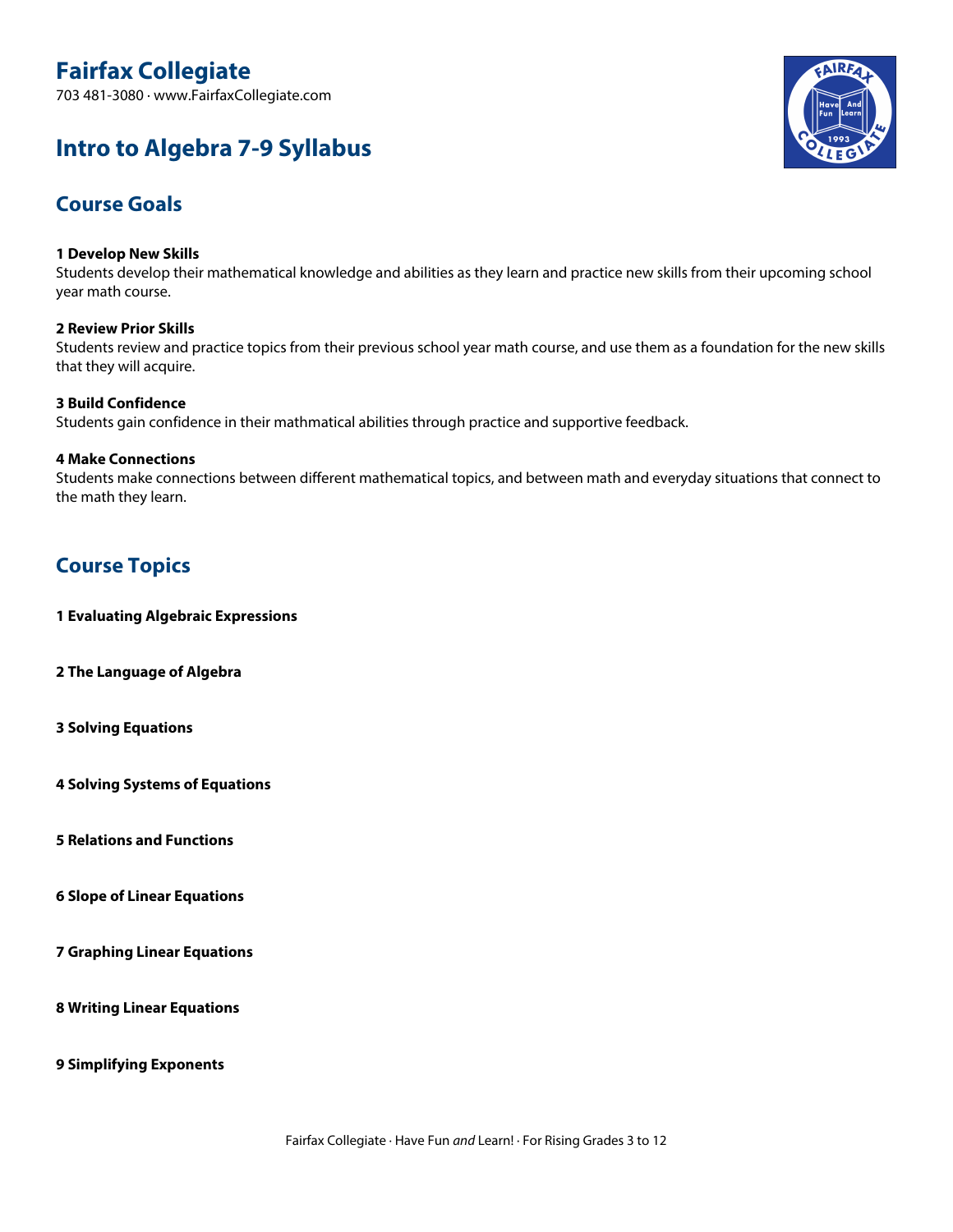**10 Operations on Polynomials**

**11 Factoring Polynomials**

**12 Solving Quadratic Equations**

# **Course Schedule**

#### **Day 1**

#### **Diagnostic Test**

Students take a diagnostic test to determine their existing proficiency level in each of the units addressed by the course.

#### **Course Introduction & Icebreakers**

Students get to know their instructor and classmates, and learn about what the two weeks of the course will include.

#### **First Day Activity**

Instructors will need to choose from 3 options for what to do with the leftover time on the first day of class.

#### **Day 2**

#### **Daily Warmup**

Students check their understanding on concepts from yesterday's class with a quick set up warmup exercises.

#### **Daily Instruction and Practice**

Students work through one or more of the course topics as determined by their individual needs.

#### **Daily Enrichment**

Students participate in a class-wide activity, experiment, challenge, or game designed to reinforce concepts they've been working on.

#### **Daily Wrap-Up**

Students reflect on the progress they made in class today, and record their thoughts in a math journal

## **Day 3**

#### **Daily Warmup**

Students check their understanding on concepts from yesterday's class with a quick set up warmup exercises.

#### **Daily Instruction and Practice**

Students work through one or more of the course topics as determined by their individual needs.

#### **Daily Enrichment**

Students participate in a class-wide activity, experiment, challenge, or game designed to reinforce concepts they've been working on.

#### **Daily Wrap-Up**

Students reflect on the progress they made in class today, and record their thoughts in a math journal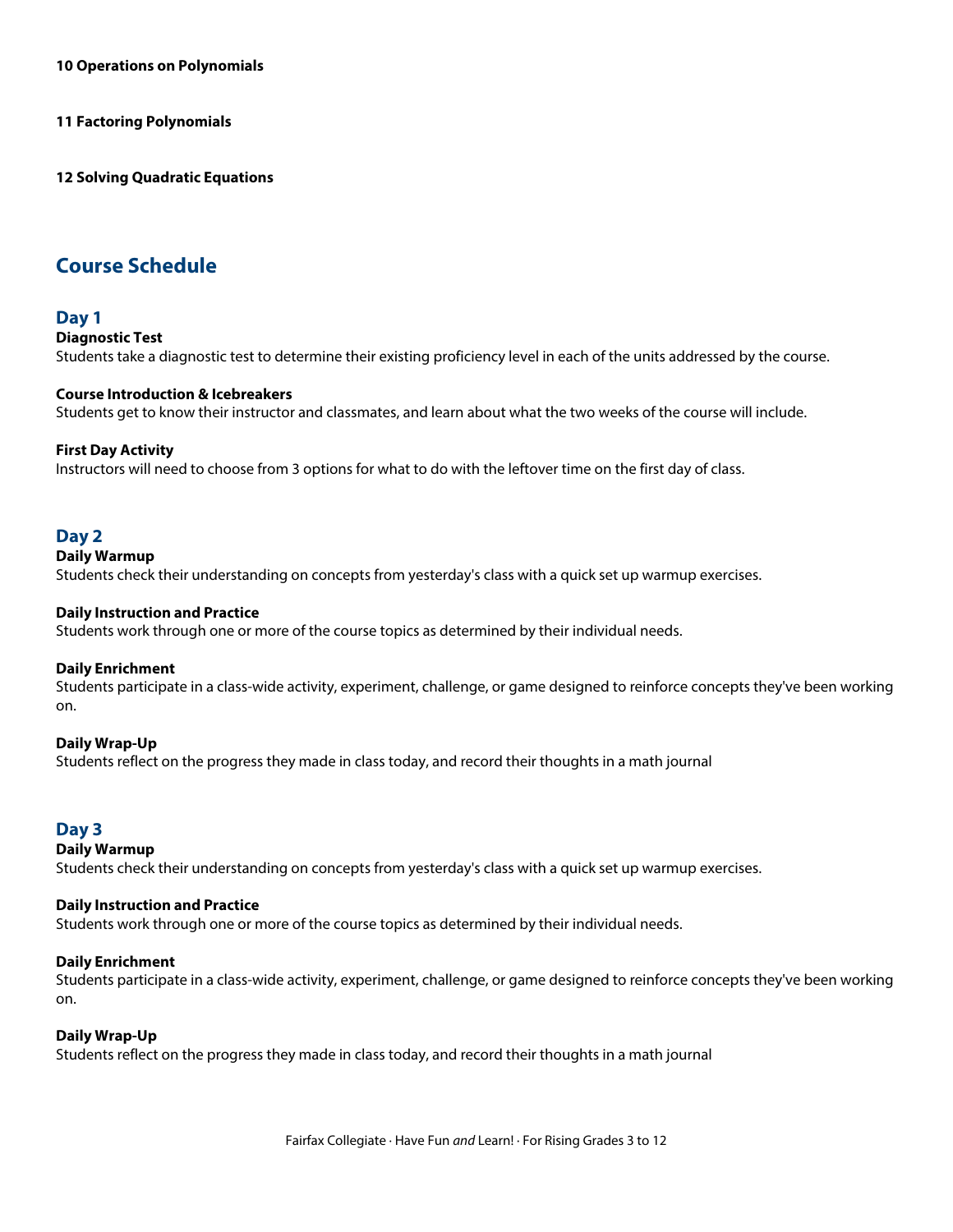# **Day 4**

#### **Daily Warmup**

Students check their understanding on concepts from yesterday's class with a quick set up warmup exercises.

#### **Daily Instruction and Practice**

Students work through one or more of the course topics as determined by their individual needs.

#### **Daily Enrichment**

Students participate in a class-wide activity, experiment, challenge, or game designed to reinforce concepts they've been working on.

#### **Daily Wrap-Up**

Students reflect on the progress they made in class today, and record their thoughts in a math journal

## **Day 5**

#### **Daily Warmup**

Students check their understanding on concepts from yesterday's class with a quick set up warmup exercises.

#### **Daily Instruction and Practice**

Students work through one or more of the course topics as determined by their individual needs.

#### **Daily Enrichment**

Students participate in a class-wide activity, experiment, challenge, or game designed to reinforce concepts they've been working on.

#### **Daily Wrap-Up**

Students reflect on the progress they made in class today, and record their thoughts in a math journal

## **Day 6**

#### **Daily Warmup**

Students check their understanding on concepts from yesterday's class with a quick set up warmup exercises.

#### **Daily Instruction and Practice**

Students work through one or more of the course topics as determined by their individual needs.

#### **Daily Enrichment**

Students participate in a class-wide activity, experiment, challenge, or game designed to reinforce concepts they've been working on.

#### **Daily Wrap-Up**

Students reflect on the progress they made in class today, and record their thoughts in a math journal

#### **Day 7**

#### **Daily Warmup**

Students check their understanding on concepts from yesterday's class with a quick set up warmup exercises.

#### **Daily Instruction and Practice**

Students work through one or more of the course topics as determined by their individual needs.

#### **Daily Enrichment**

Students participate in a class-wide activity, experiment, challenge, or game designed to reinforce concepts they've been working

Fairfax Collegiate · Have Fun *and* Learn! · For Rising Grades 3 to 12